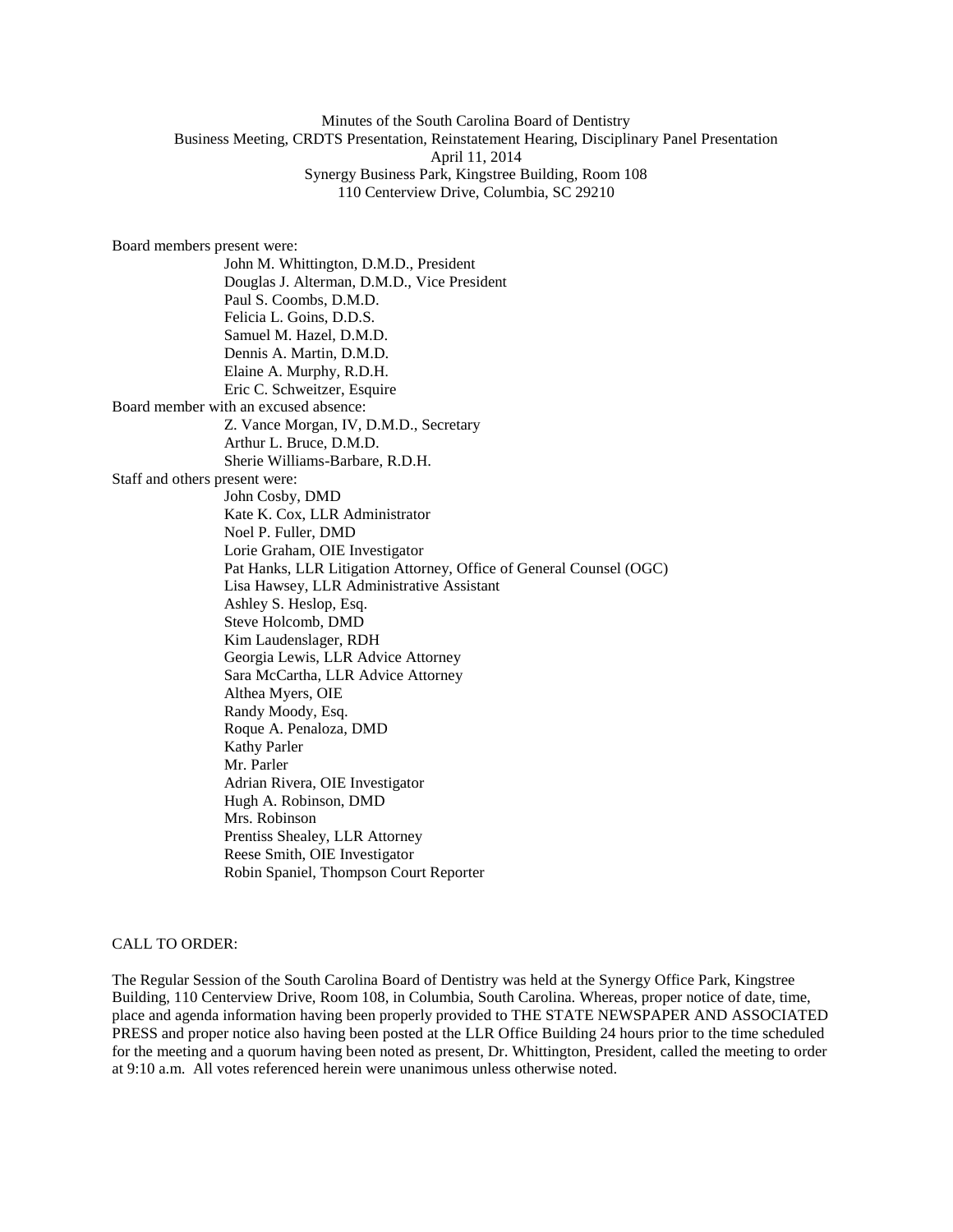### APPROVAL OF THE AGENDA and MINUTES:

**Motion:** A motion was made by Dr. Hazel to approve the Agenda and Minutes of the January 10, 2014 Board meeting and March 18, 2014 teleconference meeting. Dr. Coombs seconded the motion. The motion carried.

DISCIPLINARY ISSUES REPORTS:

#### Investigative Review Committee (IRC) Report:

The IRC report was presented by Ms. Myers.

**Motion:** A motion was made by Dr. Alterman to approve the IRC report authorizing fifteen (15) Dismissals, three (3) Authorizations for Formal Complaints and authorizing the issuance of three (3) Letters of Caution. Dr. Goins seconded the motion. The motion carried. Discussion followed on timeliness of investigations and litigation.

### OIE and OGC Management Reports:

The OIE Management Reports and OGC Management Reports were presented. Both were accepted as information.

### PRESENTATION by CRDTS:

Dr. Holcomb and Ms. Laudenslager made a presentation on the development history of the CRDTS examination and discussed the CRDTS's job study for valid and reliable questions for the current practice of dentistry and defensibility of the exam. Discussion followed. The Board thanked the CRDTS representatives and Dr. Cosby for appearing.

### REINSTATEMENT APPLICATION HEARING:

#### Roque A. Penaloza, DMD

A reinstatement application hearing was held for Dr. Penaloza due to late renewal and unlicensed practice. Ms. Lewis advised the Board. Dr. Penaloza was present and was represented by Randy Moody, Esq. A court reporter was present. The hearing commenced.

**Motion:** Dr. Alterman made a motion to go into Executive Session. Dr. Goins seconded the motion. The motion carried.

**Motion:** Mr. Schweitzer made a motion to return to Open Session. Dr. Hazel seconded the motion. The motion carried.

**Motion:** Dr. Alterman made a motion to approve the reinstatement application for licensure for Dr. Penaloza. Dr. Goins seconded the motion. The motion carried.

Discussion flowed on the statute requirement to keep addresses and contact information current with the Board.

PANEL HEARING RECOMMENDATION: Disciplinary hearings are closed*.* 

**Motion**: A motion was made by Dr. Coombs to go into executive session for legal advice. Mr. Schweitzer seconded the motion. The motion passed.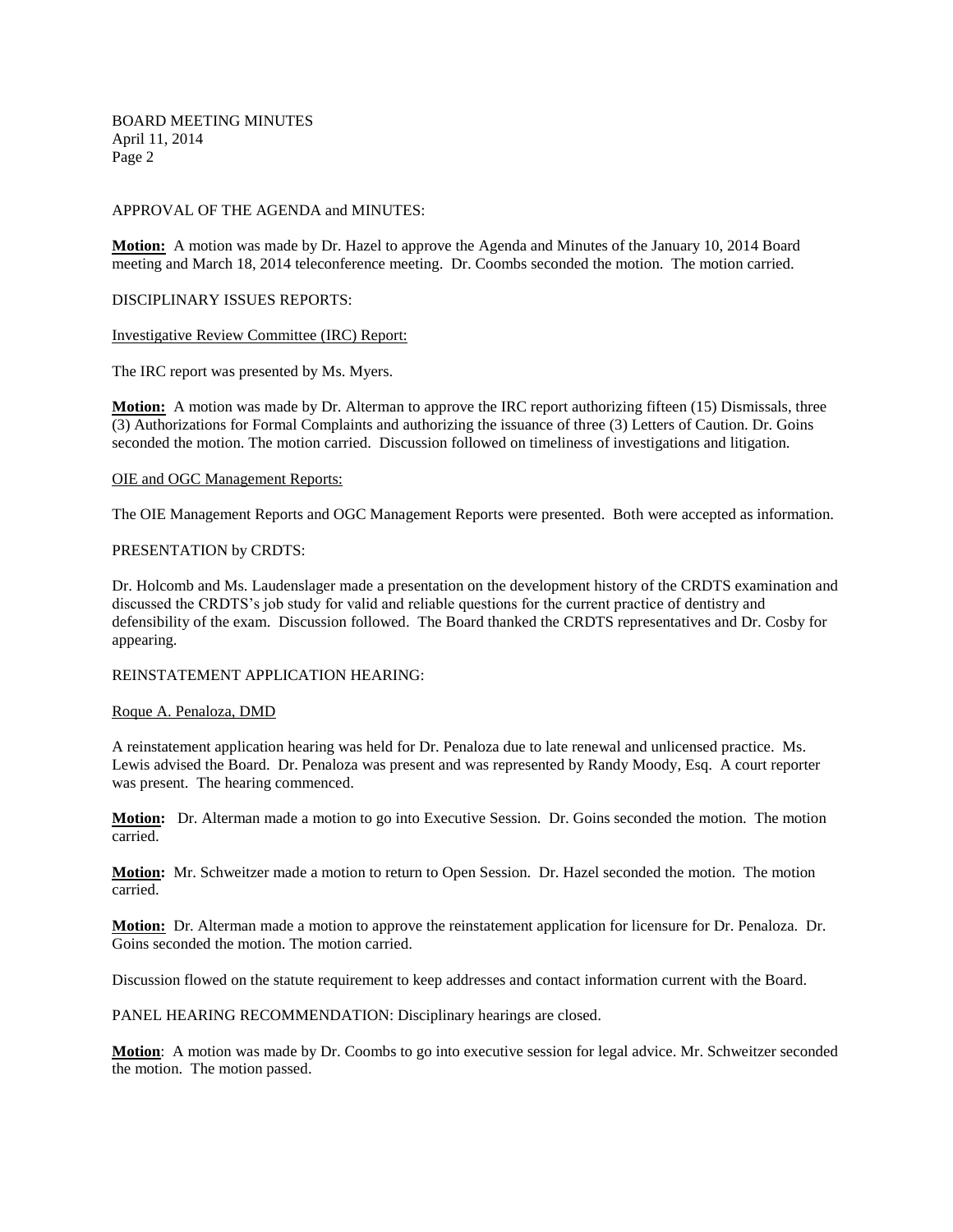**Motion**: A motion was made by Dr Hazel to come out of executive session. Ms. Murphy seconded the motion. The motion passed.

Closed hearing for the Board of Dentistry was discussed. The statute allows for closed hearings.

### Panel Hearing Presentation:

A panel hearing recommendation presentation was made to the Board by Mr. Hanks regarding the Panel Hearing held in December 2013 for case 2012-36. Two members requested recusal and left the room. They were Dr. Alterman and Dr. Hazel. Ms. Lewis advised the Board. The Respondent was present. He was represented by Ashley Heslop, Esq. A court reporter was present. The Panel Recommendation presentation commenced.

**Motion:** Dr. Coombs made a motion to go into Executive Session. Dr. Goins seconded the motion. The motion carried.

**Motion:** Dr. Martin made a motion to return to Open Session. Dr. Coombs seconded the motion. The motion carried.

**Motion:** Dr. Schweitzer made a motion to issue a Private Final Order in the matter of case 2012-36. Dr. Goins seconded the motion. The motion carried. It was asked for records to be sealed.

#### ADMINISTRATIVE REPORTS:

#### Administrative Report:

The Administrative Report was given by Mrs. Cox to include the LLR staffing list; to note the Board has 11,037 credentialed licensees and registrants on file; to note 59 licenses have been issued and 69 certifications have been issued since the last board meeting; and to note the District Seven (7) Election will be as announced in the summer for nominations to be gathered. Mr. Cox announced that Dr. Morgan will report on the AADB meeting in Chicago, IL held April 6 -7, 2014 and dental hygienist, Sherie Williams-Barbare, will report on the CODA site visit to Midlands Tech that was done March 25 -27, 2014.

The Board Newsletter was discussed as having been sent for publication approval. It was discussed that SCDA would like an article from the Board monthly for their publication and that Dr. Morgan is the Secretary of the Board who might be submitting articles. The next Board meeting dates for 2014 were reported to be July 11 and October 17. The new litigation attorney, Prentiss Shealy, Esq., was introduced. Nancy Flores, new administrative assistant for the Veterinary Board, was introduced. It was noted all staff is cross trained for the boards.

#### Financial Report:

Financial Report of the Board was given as information by Mrs. Cox.

NEW BUSINESS: Ms. McCartha returned to the meeting as Advice Counsel.

#### Request for Memorandum to all Dentists:

Noel P. Fuller, DMD appeared before the Board and gave a report on hand held x-ray systems and exposure rates with varying x-ray systems. He discussed DHEC regulation and his hope for radiation revision in the DHEC regulations and guidelines. The Board thanked him and said they would take the information under advisement.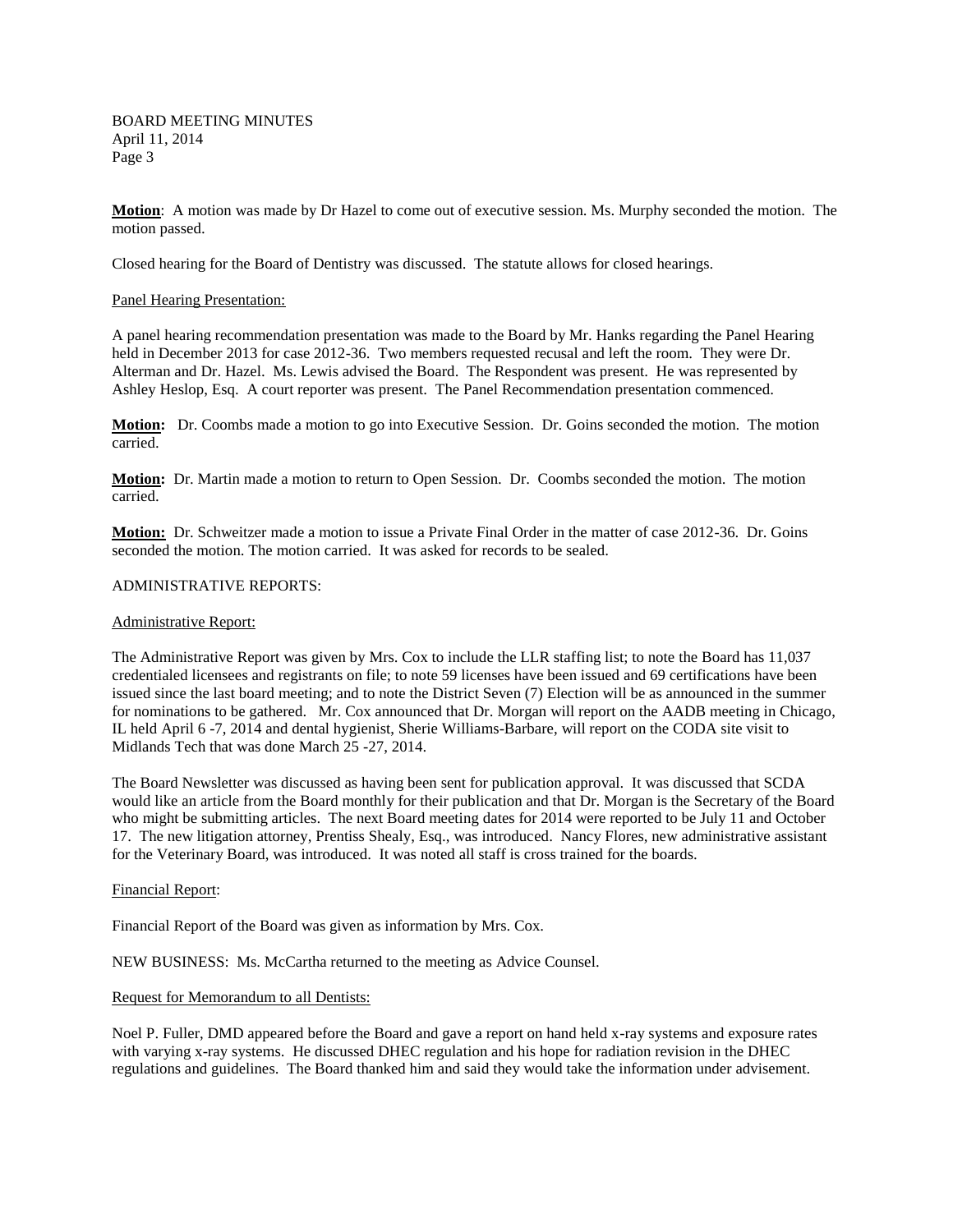### American Academy of Facial Esthetics Letter:

Dr. Louis Malcmacher of the AAFE sent a letter to the Board with current information regarding Botox and derma fillers. The letter was read as information. Dr. Whittington stated that the Board would take it under advisement.

#### Advertising Question to the Board:

A question was posed to the Board for guidance to be given in answering advertising questions and especially advertising by general dentists. At this time it was stated that the staff refers inquirers to the statute section 40-15- 130. The Board asked Dr. Goins and Dr. Alterman to write an article and work with Sara McCartha for advice and publication on advertising matters.

# Ratification of Licenses and Registrations;

Newly issued licenses and registrations were presented to the Board for ratification for dates up through April 11, 2014.

**Motion:** Dr. Alterman made a motion to ratify the lists of licensed dentists, licensed dental hygienists, and registered dental technicians. Dr. Martin seconded the motion. The motion carried.

LEGAL:

There was no legal business.

### UNFINISHED BUSINESS:

**Motion:** Dr. Coombs made a motion to go into Executive Session for legal advice. Mr. Schweitzer seconded the motion. The motion carried.

**Motion:** Dr. Hazel made a motion to return to Open Session. Dr. Martin seconded the motion. The motion carried.

Sedation Senate Bill 1036 Report:

No report was made.

Teeth Whitening House Bill 3949 Update:

No update report was given.

#### Credentialing Fees Review:

Dr. Martin and Dr. Hazel gave their report of review of credentialing application fees in South Carolina and across the southeast. It was reported that the credential application fee in South Carolina was in line or lower than the surrounding states. They reported that the Board does have a substantially lower fee for credential applications if the applicant will come initially to serve in the underserved areas of the state for two years. They made a proposal to keep the fees the same.

**Motion:** Dr. Coombs made a motion to accept the Credentialing Fees Committee's findings and report this finding to the Governor that the fees should remain as they are. Dr. Hazel seconded the motion. The motion carried.

Ms. McCartha said a letter will be sent to the Governor.